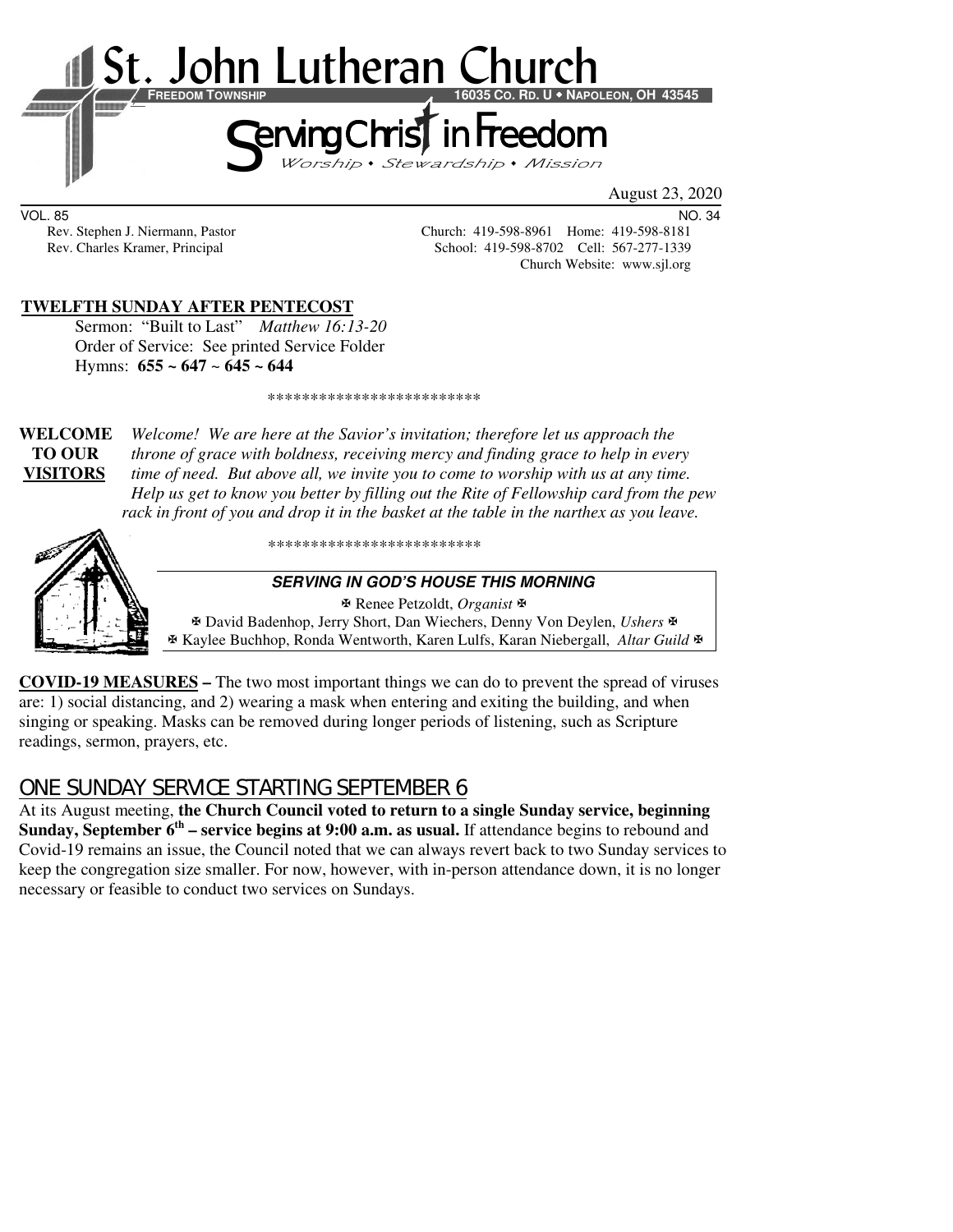|        | In God's House This Week | Online church calendar: www.DynaCal.com/sjl                |  |  |
|--------|--------------------------|------------------------------------------------------------|--|--|
| Date   | Time                     | <b>Activities</b>                                          |  |  |
|        | 8:30AM                   |                                                            |  |  |
| Today  | &                        | <b>Worship Service</b>                                     |  |  |
|        | 10:00AM                  |                                                            |  |  |
| Mon.   | 5:30 PM                  | <i>Bread From Heaven Food Pantry distribution</i>          |  |  |
|        | $6:00$ PM                | PS3 Open House/Meet the Teacher                            |  |  |
|        | $7:00$ PM                | PS4/5 Open House/Meet the Teacher                          |  |  |
| Tues.  | $6:00$ PM                | Grades K-8 Open House/Meet the Teacher/Pay fees            |  |  |
|        | $7:00$ PM                | <b>Shepherd Committee</b>                                  |  |  |
|        | 7:30 PM                  | <b>Elders Meeting</b>                                      |  |  |
| Thurs. | $8:20 \text{ AM}$        | First student day for Grades K-8                           |  |  |
|        | 8:35 AM                  | <b>Opening Chapel</b>                                      |  |  |
| Sun.   | 10:00AM                  | <b>Outdoor Worship Service at the Old School Property</b>  |  |  |
| Mon.-  | $7:30 \text{ AM}$        | Morning Meditations, WONW 1280 AM                          |  |  |
| Sat.   |                          | Speaker: Rev. Jacob Stuenkel, St. Peter Lutheran - Florida |  |  |

### **FOR THOSE LISTENING FROM THE PARKING LOT**

**Pick up your bulletin and service by driving through the carport before worship You can give your offering to the deacon at the same time Tune your FM radio to 87.7** 

#### **PEW COLOR DESIGNATIONS FOR SOCIAL DISTANCING**

- Thursday evenings **RED** pews
- Sunday early service **RED** pews
- Sunday late service **BLUE** pews

**MATTERS FOR PRAYER** – Please keep these people in your prayers:

- Shut-Ins: *Norma Damman, Renetta Homan,* and *Lester Rabe*
- *Melba Elling,* and *Lorna Von Deylen*, at Genacross Lutheran Home
- *Evelyn Rohrs,* at Assisted Living Genacross Lutheran Home
- *Harold Behrmann,* at Fulton Manor, Wauseon
- *Donald Badenhop,* has returned to Vancrest Nursing Care Facility, Holgate
- *Donald Landry,* residing at the Ohio Veteran's Home, Sandusky
- Armed Services: *Justin Atkinson, Jason Rohrs*, *Emily Schroeder, Connor Gerken, Seth Handy, Nathan Nemoyer, Jared Dishop*
- *Sue Hurst,* who is experiencing health concerns with the return of her cancer
- **❖** *Ruth Moll*, who is recovering from recent open heart surgery
- *Rev. Logan Scheiwe*, Assoc. Pastor at St. Paul, Napoleon, who is receiving immunotherapy treatment for stage four cancer. May God give him strength in the battle and healing in the body.
- *Brenda Elling,* for successful outpatient surgery recently at Toledo Hospital
- *Kay Heilman,* who is recovering from surgery on Friday; may God grant her a speedy recovery!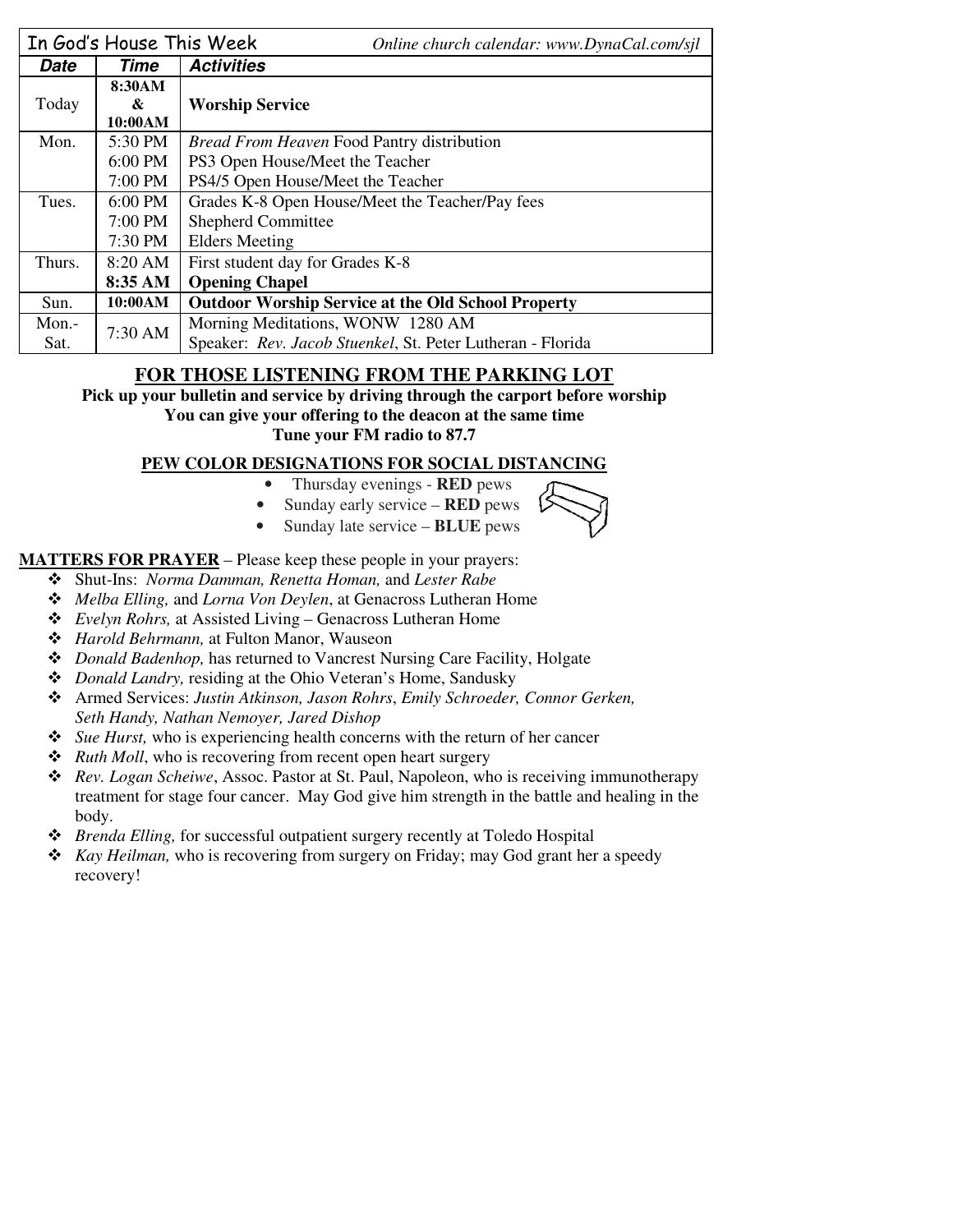**NO THURSDAY SERVICE THIS WEEK** - As in years past, the Thursday evening service this week will be cancelled so that we may encourage everyone to come together for the annual Outdoor Service on Sunday, Aug. 30. This year especially we'd like to be together to lend our support and prayers to our new called teacher and to the new St John School staff.

## TWO SPECIAL SUNDAYS COMING UP

 $\overline{a}$ 

**AUG. 30 - ANNUAL OUTDOOR SERVICE –** One week from today we will gather outdoors next to the Old School building for our annual Outdoor Service. Service time is 10:00 a.m. Please bring a chair and a friend! Also, please reserve the parking around the school for those who need it most. In these days of pandemic, it's been a long time since we've all been together as the body of Christ. We hope that the outdoor setting of our service, along with the regular precautions of social distancing, masks, and hand sanitation, will make people feel safer about attending worship and that we can see one another again, even if from a distance of six feet.

- **At this service we will also witness the installation of our newest called teacher, Mrs. Haley (Gruenhagen) O'Neil.** Light refreshments will be served afterwards to give everyone a chance to hang around and greet Mrs. O'Neil. Sometime down the road, when the pandemic has abated, we will plan a congregational meal to properly welcome Mrs. O'Neil into our midst.
- **Also** at this service we will introduce the congregation to two more new members of the teaching staff. They are **Mrs. Donna Matson** and **Mrs. Pamala Reeves**. We will remember our school and staff in prayer, and invite God's blessings upon their work this school year as we continue the educational ministry of feeding Jesus' little lambs!

**SEPTEMBER 3rd and 6th – MUSICAL SERVICE BY DAVE ANDERSON** – Some of you may remember when Dave Anderson was here at St. John a number of years back for an evening concert. He, and Roger Walck, will be back to lead worship on Thursday, Sept.  $3<sup>rd</sup>$  and Sunday, Sept. 6 with a message of God's Word and of song.

• **A free-will offering will be received to support a ministry near to Dave's heart, the SHEPHERD CANYON RETREAT (SCR)** near Wickenburg, AZ. *SCR* is an officially recognized service organization of the LC-MS that provides counseling services for spiritual and emotionally hurting church workers. Did you know that 80% of pastors say that the ministry has negatively impacted their families, and that upwards of 70% of pastors fight depression? *SCR* provides 7-day retreats with counseling services to help restore church workers to health so they can flourish in ministry.

**RITE OF FELLOWSHIP CARDS**: Due to the decreased attendance from the pandemic, we are asking that, for the time being, members do not need to fill out the Rite of Fellowship cards. Attendance is not being tracked at this time. We will inform you when to resume filling out the attendance cards. This will also save the church on expenses. Thank you.

| <b>FINANCIAL FACTS: Home Fund</b>                                          |            | Synod & Missions | <b>Building Fund</b> |  |  |
|----------------------------------------------------------------------------|------------|------------------|----------------------|--|--|
| Weekly Need                                                                | \$9,792.78 | \$500.00         | \$961.54             |  |  |
| Rec'd 08/16/20                                                             | \$7.771.00 | \$150.00         | \$540.00             |  |  |
| <b>ATTENDANCE:</b> Thursday $-42$ ; Sunday Early $-37$ ; Sunday Late $-29$ |            |                  |                      |  |  |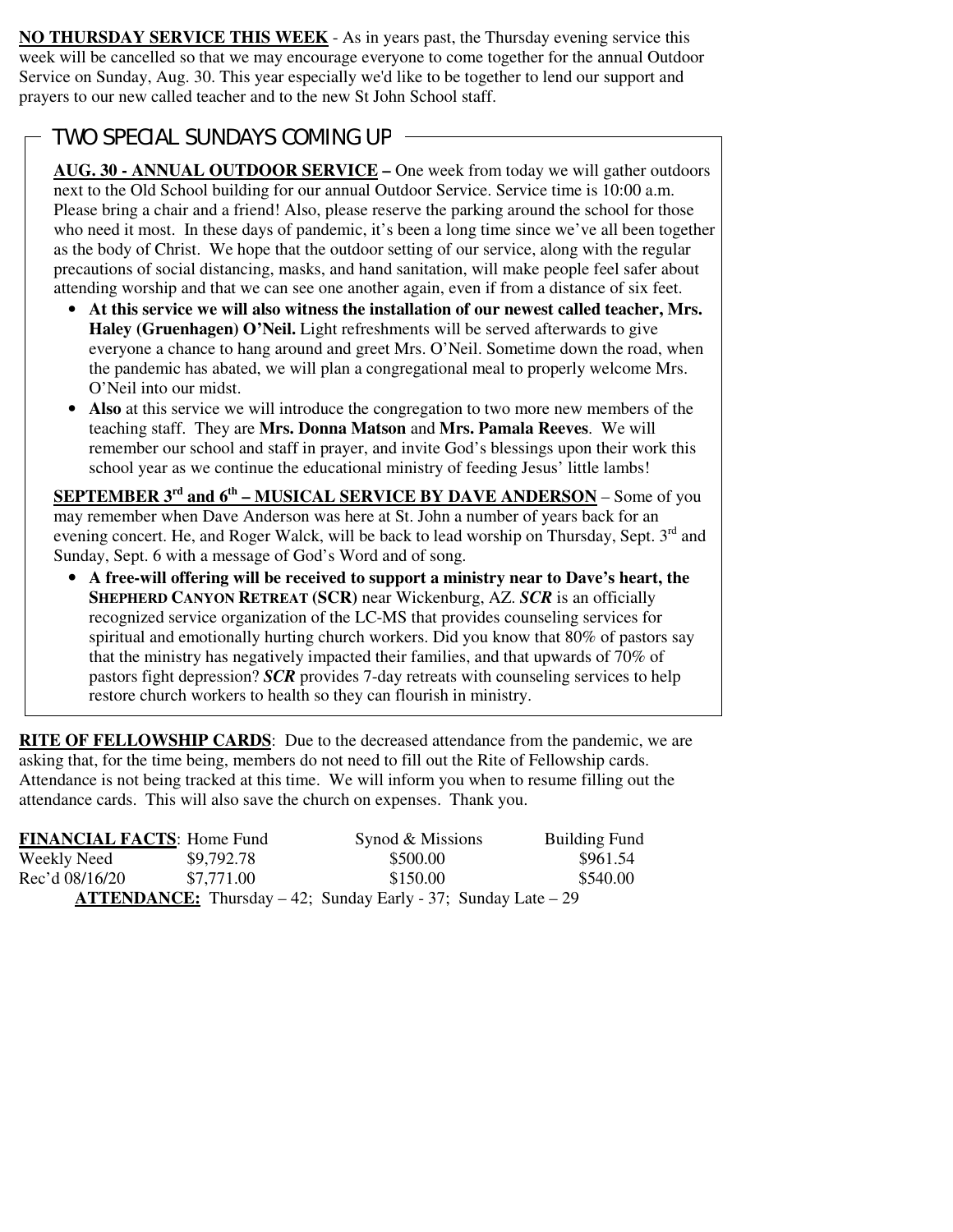**MIDWEEK CONFIRMATION CLASS** will kick-off this year on **Wednesday evening, Sept. 2nd at 6:15 p.m.** We will gather in the north end of the fellowship hall to allow for better social distancing; please wear masks as well, per state requirements. We would like to have parents attend that evening for the first 15 or 20 minutes so that we can discuss the educational plan for the year, as well as any contingencies should distance learning become necessary.

**LWML RETREAT**: Word was recently received that the Fall LWML Retreat scheduled for September has been cancelled due to COVID-19.

**HOLY COMMUNION OPTIONS DURING COVID -** During this time of pandemic, we are making Holy Communion available in the following ways:

- **Thursday evening Communion services** prior to first and third Sundays
- **First and Third Sundays each month** in the Sanctuary, and drive-thru after each service
- **Second Sundays** after both services in the sanctuary

#### **Please note – Drive-thru Communion is on the first and third Sundays only for those who have participated in the Divine Service from the parking lot.**

**OFFERINGS ON TUESDAYS**: The offering option on Tuesdays from 9-noon has been eliminated, due to the startup of the new school year. Visitors will only be allowed into the building by appointment. Masks required, temperature taken, per recommendation of the local health department. See below for the remaining options for offerings.

**A NOTE ABOUT OFFERINGS** – There is much for which to be thankful, even during this pandemic. In particular, we give thanks to God for everyone who has faithfully supported the ministry through this time with their continuing offerings. We are truly blessed! If you will not be returning to public services for a while yet, you can give your offering in one of these ways:

- For those listening to the FM parking lot broadcast, you may give your offering to the usher or deacon when they hand you your bulletin.
- Use the '**Give Now'** online giving page a link (the blue button) is on our website.
- Mail your offerings to the church.

**FURNISHINGS FOR OLD SCHOOL RENOVATION EAST ROOM** - The church council discussed furnishings for the east room of the old school renovation project which is envisioned to be a versatile room available for meetings, conferences, classes, family events, etc. of up to approximately 50 people. To furnish the room, the council settled on purchasing *Lifetime™* brand tables and chairs because of their high quality and durability. We are planning to purchase the following:

- 8 six-foot banquet tables \$85 each
- 50 chairs \$25 each
- 2 60-inch TVs and wall mounts (for both rooms) \$500 each

If you would like to give a gift toward these purchases, we are prepared to begin receiving them. Gifts may be included with your regular offering (make a notation on your envelope), or deposited into the clear box marked "Old School Furnishings" located on the narthex table (special envelopes for your gift are available). Thank you for your gifts as we come down the homestretch on this project!

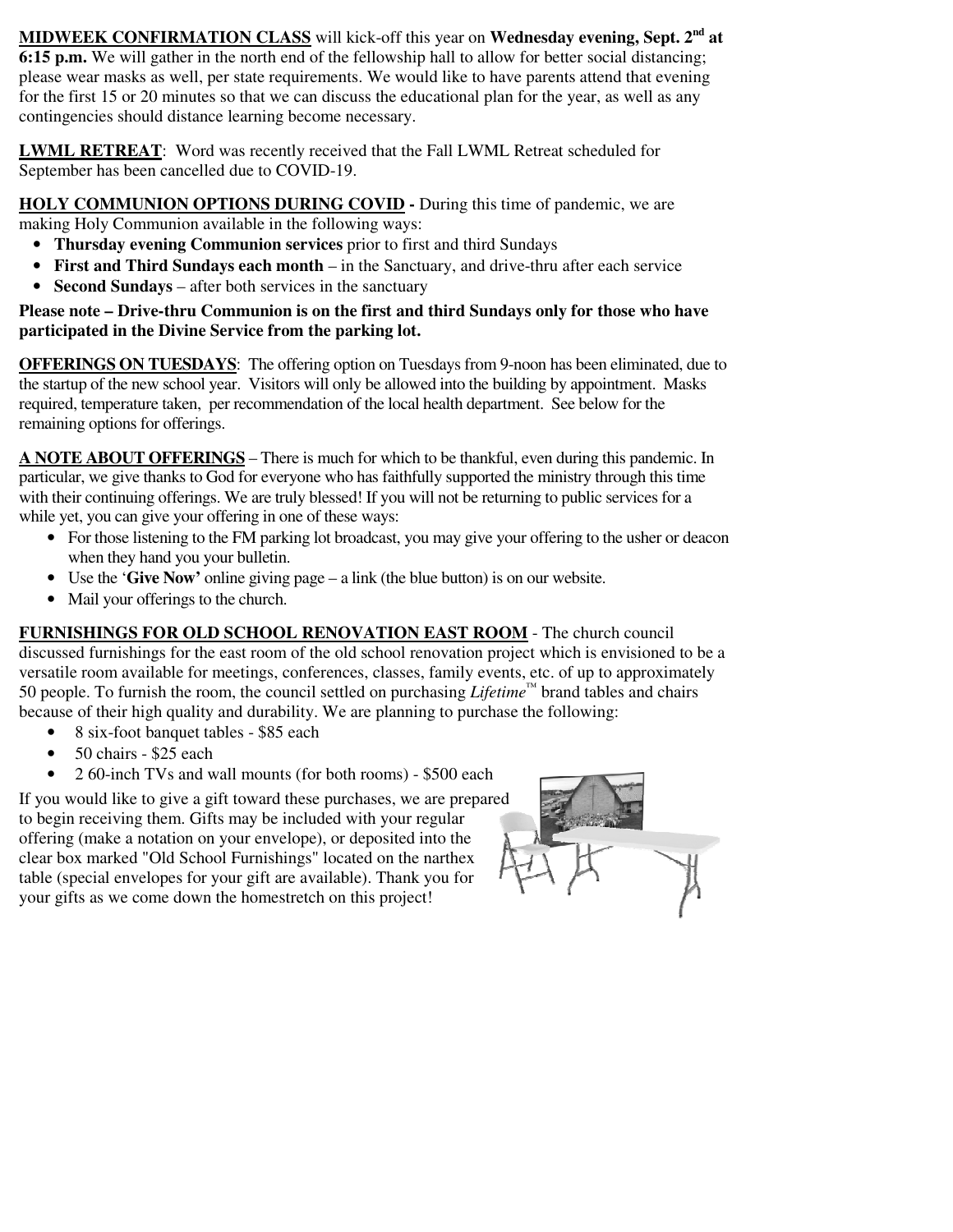

**SHARE THE BOUNTY OF SUMMER** – This morning a table has been set up under the carport where you can bring any spare produce from your garden and share it with others in the congregation. Bring whatever you can and take whatever you can use, and share the bounty of summer! The table will be set up each Sunday through mid-September or so.

**PARENT HANDBOOKS**: The 2020-21 Parent Handbook is posted and available via the FastDirect Communication network. A message was sent to each family through FastDirect. Go to www.fastdir.com/stjohnfreedom and click on "Links". Handbooks will only be printed for those St. John families that do not have internet access via computers, cell phones, i-Pads, etc. Please call the school office to request a printed handbook.

## **UPCOMING SCHOOL & PRESCHOOL DATES TO REMEMBER:**

- ► **Preschool Parent's Meeting & Open House** On **Mon., Aug. 24 at 6:00 PM** there will be a Preschool Parent's Meeting held in the Fellowship Hall for children entering the 3-yr old preschool class. Immediately following this meeting (at 7:00 PM) there will be a Parent Meeting for children entering the 4/5-yr old preschool class. Parents will meet the new teacher as well as be informed about student expectations in the classroom. The basics of navigating in the FastDirect Communication system will also be presented. The classroom will be open and staffed during these meetings. **All Preschool parents are strongly encouraged to attend this meeting. Masks are now required when entering and exiting the building.**
- ► **School Open House** The St. John School will be holding an open house on **Tues., Aug. 25th from 6:00 – 7:00 PM** for Kindergarten thru Gr. 8 families. **Masks are now required when entering and exiting the building.** We will meet first in the Fellowship Hall. That will be a time to introduce our staff members and set the tone for the school year. After meeting in the Fellowship Hall students can drop off materials in their classrooms, meet teachers, and pay fees in the school office.

**3-YR PRESCHOOL OPENINGS**: The State of Ohio lifted the preschool limitation of 9 students per class. **As a result of that, St. John can now add a few more students to the 3-yr old class.** If interested, please contact the school office to register your child. Registration for Kindergarten to eighth grade is still available for this fall. If you know of someone interested in enrolling their child please call the school office at 419-598-8702.

**FREEDOM'S FLOCK** – St. John's after school program will begin at 3:00 PM on the first day of school, August 27. Please contact Director *Karen Riefers* to pre-register your child(ren) and pay the \$15 per family registration by August 27, if possible. You can also access the Freedom's Flock Handbook and Registration/Medical forms on FastDirect. The Freedom Flock Aid position is still trying to be filled. If any adult or student (16 or older) would like to volunteer to also help with the program, you may contact Karen at 419-598-8686.

**IF YOU'RE EVER IN A PINCH** and could use a little help, the *Good Neighbor Fund* is there to assist you too! Everything is strictly confidential. Just give Pastor Niermann a call!